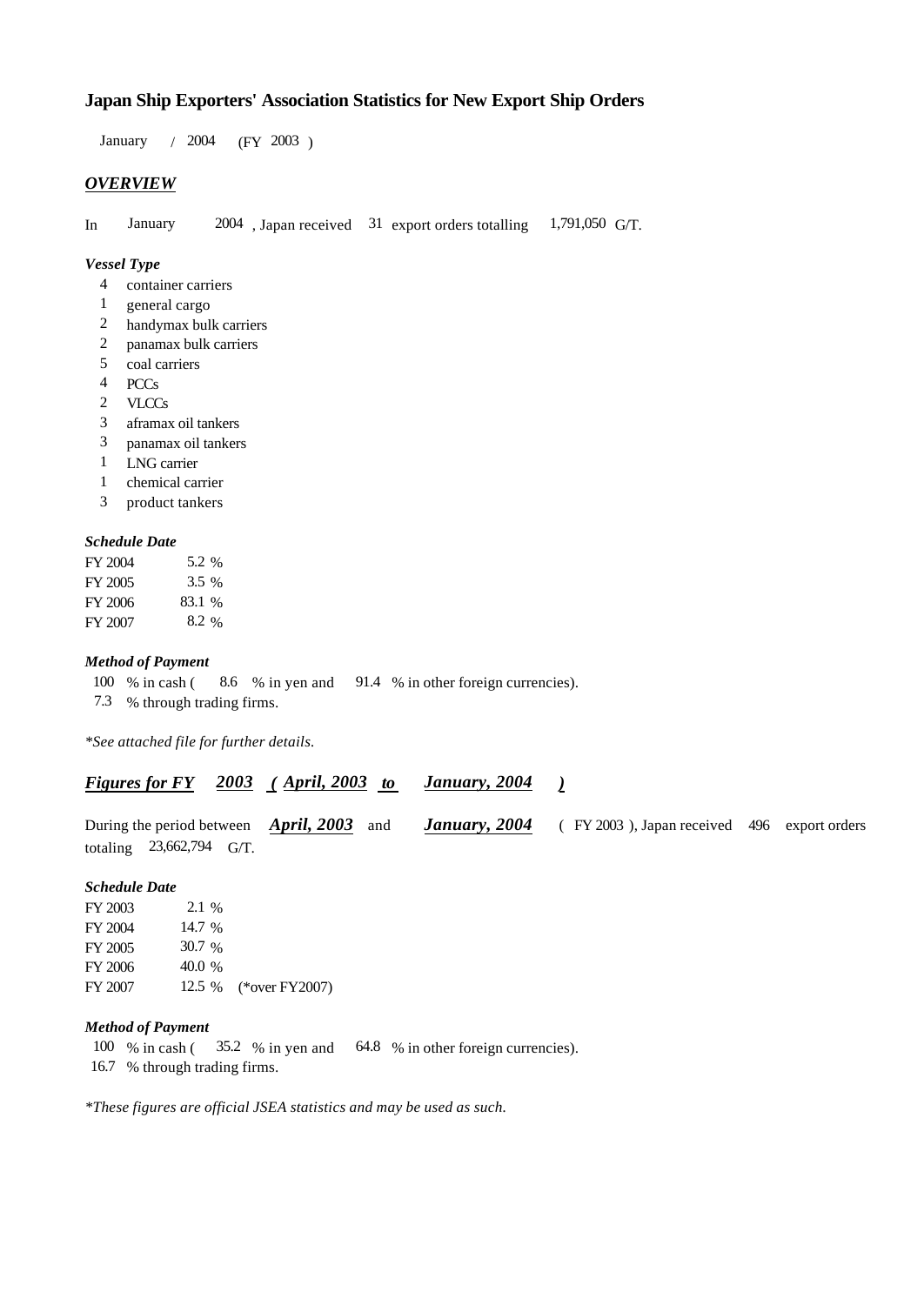# New Export Orders Placed in January 2004 (FY 2003) Based on Fiscal Year

| Description              | Apr 02 to Mar 03 |            | Apr $03$ to Sep $03$ |            | October 2003    |           | November 2003 |           | December 2003 |           | January 2004 |           | Apr 03 to Jan 04 |            | Jan 03 to Dec 03 |            |
|--------------------------|------------------|------------|----------------------|------------|-----------------|-----------|---------------|-----------|---------------|-----------|--------------|-----------|------------------|------------|------------------|------------|
|                          | No.              | G/T        | No.                  | G/T        | No.             | G/T       | No.           | G/T       | No.           | G/T       | No.          | G/T       | No.              | G/T        | No.              | G/T        |
| <b>General Cargos</b>    | 14               | 475,900    | 37                   | 1,565,550  |                 | 15.200    |               | 235,200   |               | 199,800   |              | 402,000   | 51               | 2,417,750  | 50               | 2,389,750  |
| <b>Bulk Carriers</b>     | 251              | 10,746,210 | 195                  | 8,466,640  | 15 <sub>l</sub> | 546,150   | 28            | ,162,750  | 86            | 3,718,500 | 13           | 532,300   | 337              | 14,426,340 | 396              | 17,044,840 |
| Tankers                  | 71               | 3,886,550  | 66                   | 4,442,537  | 17 <sub>l</sub> | 836,050   |               | 411.767   |               | 271,600   | 13           | 856,750   | 108              | 6,818,704  | 118 I            | 7,325,754  |
| <b>Combined Carriers</b> |                  |            | ∩∎                   |            |                 |           |               |           |               |           |              |           |                  |            |                  |            |
| Others                   |                  |            |                      |            |                 |           |               |           |               |           |              |           |                  |            |                  |            |
| Total                    | 336              | 15,108,660 | 298                  | 14,474,727 | 34              | 1,397,400 | 39            | 1,809,717 | 94            | 4,189,900 | 31           | 1,791,050 | 496              | 23,662,794 | 564              | 26,760,344 |
| $FY 2002 / FY 2003$ (%)  |                  | $*144.9$   |                      | 194.5      |                 | 116.0     |               | 261.7     |               | 475.3     |              | 111.0     |                  | 200.0      |                  | $** 221.1$ |
| In CGT                   |                  | 7,288,257  |                      | 6,983,862  |                 | 728,038   |               | 908,633   |               | 1,882,055 |              | 932,421   |                  | 11,435,009 |                  | 12,802,610 |

JSEA (February 2004)

*Figures for shipbulding orders of 500 G/T and over for export as steel vessels placed with JSEA members are covered.*

\*FY 2001/FY2002

\*\*Calender Year 2002/2003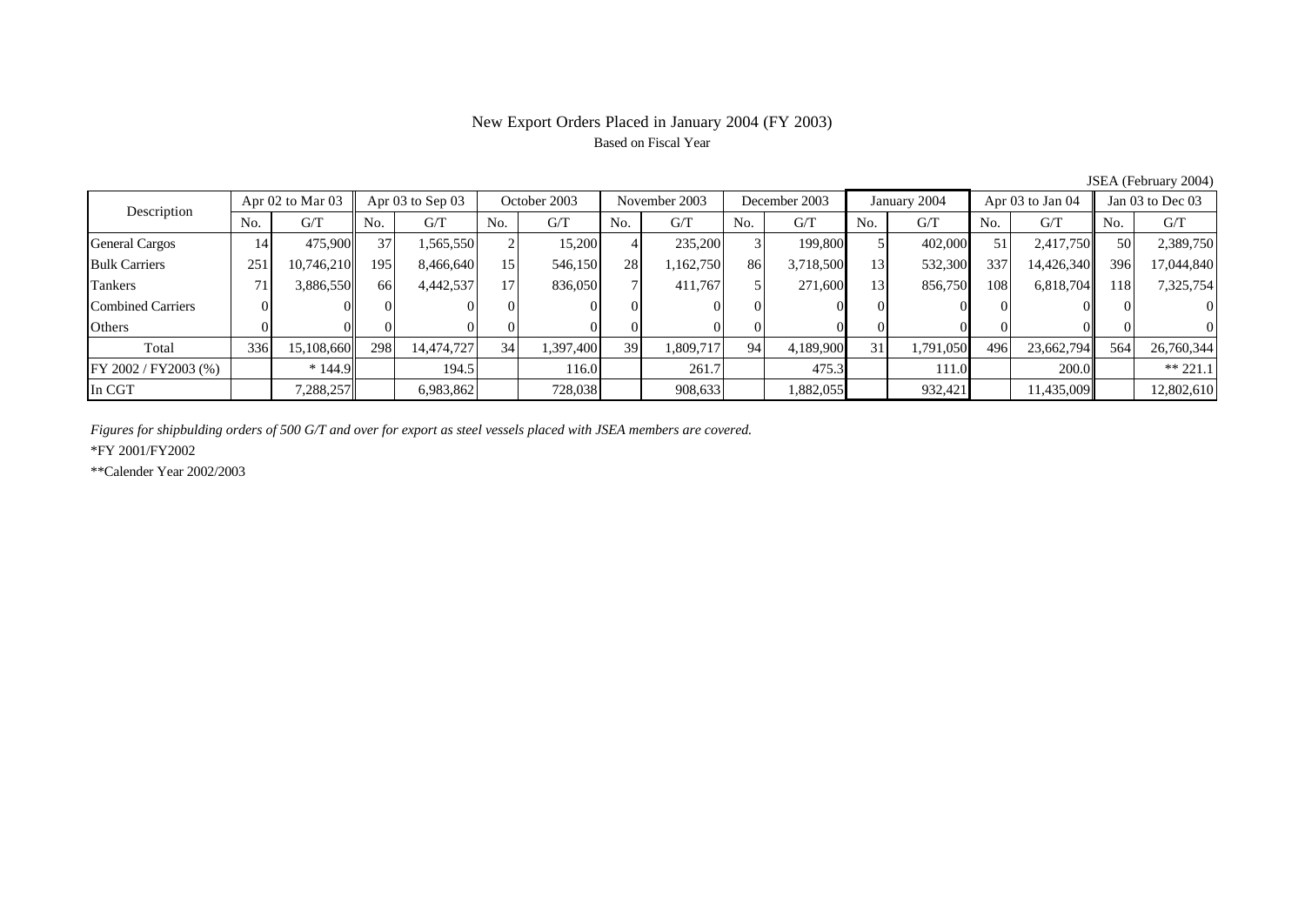# Export Ships Delivered in January 2004 (FY 2003) Based on Fiscal Year

| Description              | Apr 02 to Mar 03 |            | Apr $03$ to Sep $03$ |           | October 2003 |         | November 2003 |         | December 2003 |         | January 2004    |           | Apr 03 to Jan 04 |           | Jan 03 to Dec 03 |            |
|--------------------------|------------------|------------|----------------------|-----------|--------------|---------|---------------|---------|---------------|---------|-----------------|-----------|------------------|-----------|------------------|------------|
|                          | No.              | G/T        | No.                  | G/T       | No.          | G/T     | No.           | G/T     | No.           | G/T     | N <sub>0</sub>  | G/T       | N <sub>0</sub>   | G/T       | No.              | G/T        |
| <b>General Cargos</b>    | 31               | 1,092,204  |                      | 505,027   |              | 9,697   |               | 182,284 |               | 58,526  |                 | 202,708   | 26               | 958,242   | 30 <sup>l</sup>  | 1,025,227  |
| <b>Bulk Carriers</b>     | 124              | 4,637,434  | 51                   | 2,241,190 | $\Omega$     | 340,524 | ΩI            | 264,447 |               | 107,224 | 18              | 727.868   | 86               | 3,681,253 | 106              | 4,430,031  |
| Tankers                  | 72               | 4,678,657  | 52                   | 2,981,352 | $\Omega$     | 549,252 | 6             | 314,578 |               | 156,759 | 15 <sup>1</sup> | 807,463   | 86               | 4,809,404 | 102              | 5,830,527  |
| <b>Combined Carriers</b> |                  |            | 01                   |           |              |         |               |         |               |         | $_{0}$          |           |                  |           |                  | $\Omega$   |
| Others                   |                  | 21.188     |                      |           |              |         |               |         |               |         |                 |           |                  |           |                  | $\Omega$   |
| Total                    | 228              | 10,429,483 | 118                  | 5,727,569 | 19           | 899,473 | 15            | 761,309 |               | 322,509 | 38              | 1,738,039 | 198 <sup>1</sup> | 9,448,899 | 238              | 11,285,785 |
| $FY 2002 / FY 2003$ (%)  |                  | $*94.7$    |                      | 134.8     |              | 76.6    |               | 79.8    |               | 67.6    |                 | 137.2     |                  | 116.3     |                  | $** 107.6$ |
| In CGT                   |                  | 5,277,721  |                      | 2,732,718 |              | 463,050 |               | 397,513 |               | 170,179 |                 | 956,141   |                  | 4,719,601 |                  | 5,524,845  |

JSEA (February 2004)

*Deliveries of new shipbuilding orders of 500 G/T and over for export as steel vessels placed with JSEA members are covered.*

\*FY 2001/FY2002

\*\*Calender Year 2002/2003